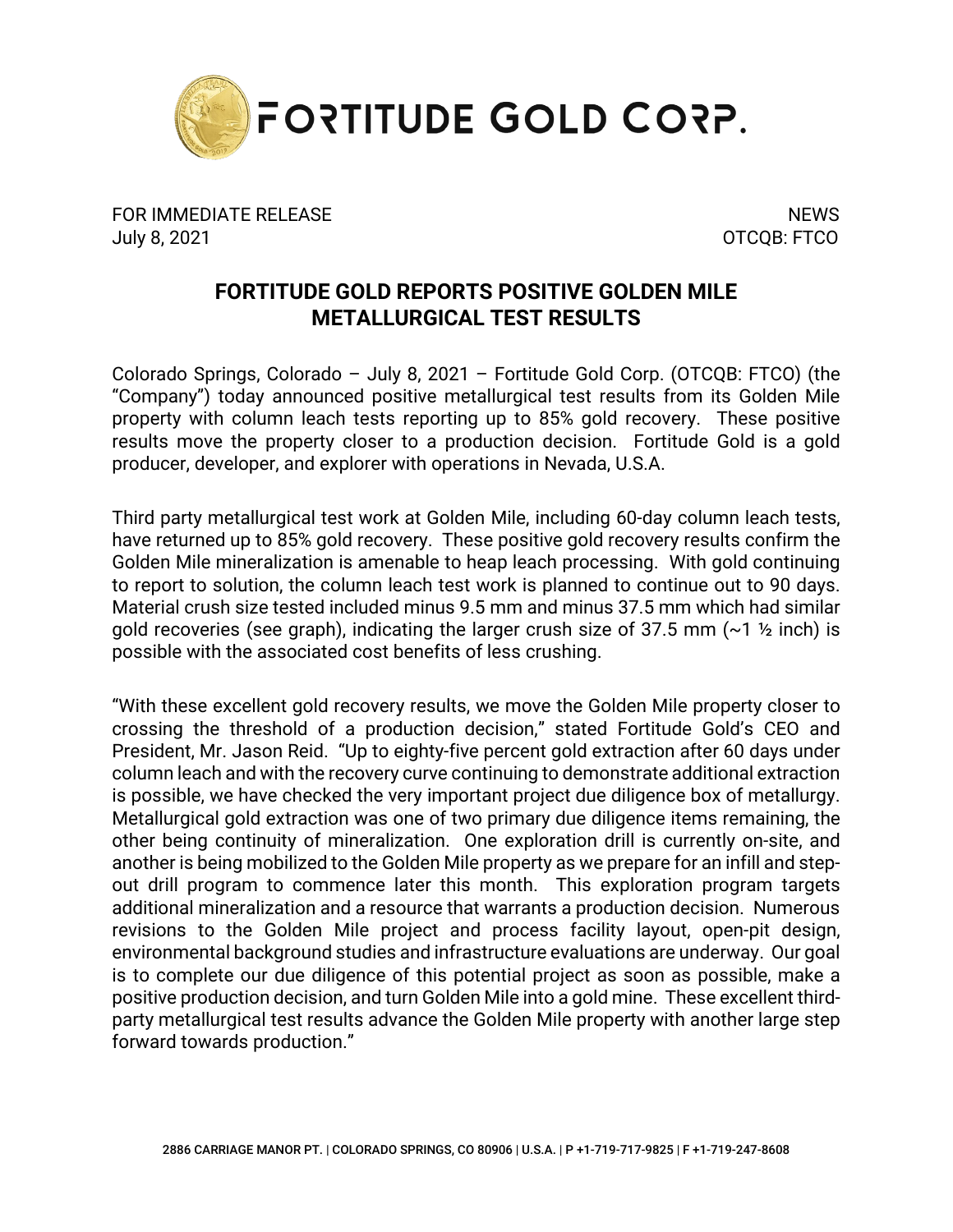

## **About Fortitude Gold Corp.:**

Fortitude Gold is a U.S. based gold producer targeting projects with low operating costs, high margins, and strong returns on capital. The Company's strategy is to grow organically, remain debt-free and distribute substantial dividends. The Company's Nevada Mining Unit consists of five high-grade gold properties located in the Walker Lane Mineral Belt, with the Isabella Pearl gold mine in current production. Nevada, U.S.A. is among the world's premier mining friendly jurisdictions.

Cautionary Statements: This press release contains forward-looking statements that involve risks and uncertainties. If you are risk-averse you should NOT buy shares in Fortitude Gold Corp. The statements contained in this press release that are not purely historical are forward-looking statements within the meaning of Section 27A of the Securities Act of 1933 and Section 21E of the Securities Exchange Act of 1934. When used in this press release, the words "plan", "target", "anticipate," "believe," "estimate," "intend" and "expect" and similar expressions are intended to identify such forward-looking statements. Such forward-looking statements include, without limitation, the statements regarding the Company's strategy, future plans for production, future expenses and costs, future liquidity and capital resources, and estimates of mineralized material are forward-looking statements. All forward-looking statements in this press release are based upon information available to the Company on the date of this press release, and the Company assumes no obligation to update any such forward-looking statements.